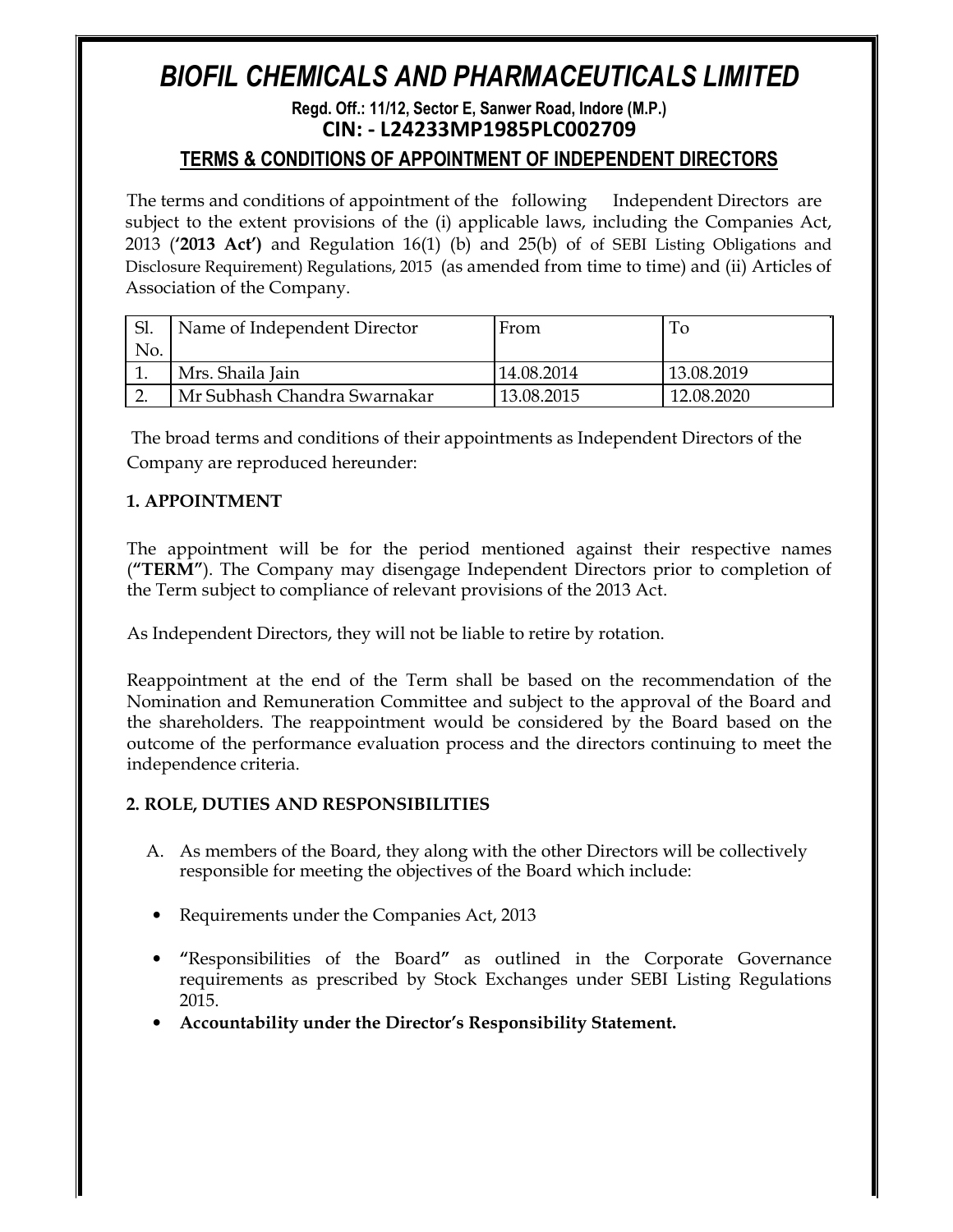- B. They shall abid**e by the 'Code for Independent Directors' as outlined in Schedule IV** to section 149(8) of the 2013 Act, and duties of directors as provided in the 2013 Act (including Section 166) and Regulation 16(1) (b) and 25(b) of of SEBI Listing Obligations and Disclosure Requirement) Regulations, 2015.
- C. They are particularly requested to provide guidance in their area of expertise.

## **3. TIME COMMITMENT**

They agree to devote such time as is prudent and necessary for the proper performance of their role, duties and responsibilities as an Independent Director.

## **4. REMUNERATION**

Independent Directors shall not be paid sitting fees for attending the meetings of the Board, remuneration by way of commission.

## **5. CODE OF CONDUCT**

As Independent Directors of the Company, they agree to comply with the Code of Conduct for Non-Executive Directors (NEDs).

All Directors are required to sign a confirmation of acceptance of the Code of Conduct for NEDs as adopted by the Board.

## **6. TRAINING AND DEVELOPMENT**

The Company may, if required, conduct formal training program for its Independent Directors.

The Company may, as may be required, support Directors to continually update their skills and knowledge and improve their familiarity with the company and its business. The Company will fund/arrange for training on all matters which are common to the whole Board.

## **7. PERFORMANCE APPRAISAL / EVALUATION PROCESS**

The performance evaluation of independent directors shall be done by the entire Board of Directors, excluding the director being evaluated.

On the basis of the report of performance evaluation, it shall be determined whether to extend or continue.

## **8. DISCLOSURES, OTHER DIRECTORSHIPS AND BUSINESS INTERESTS**

During the Term, they agree to promptly notify the Company of any change in their directorships, and provide such other disclosures and information as may be required under the applicable laws. They also agree that upon becoming aware of any potential